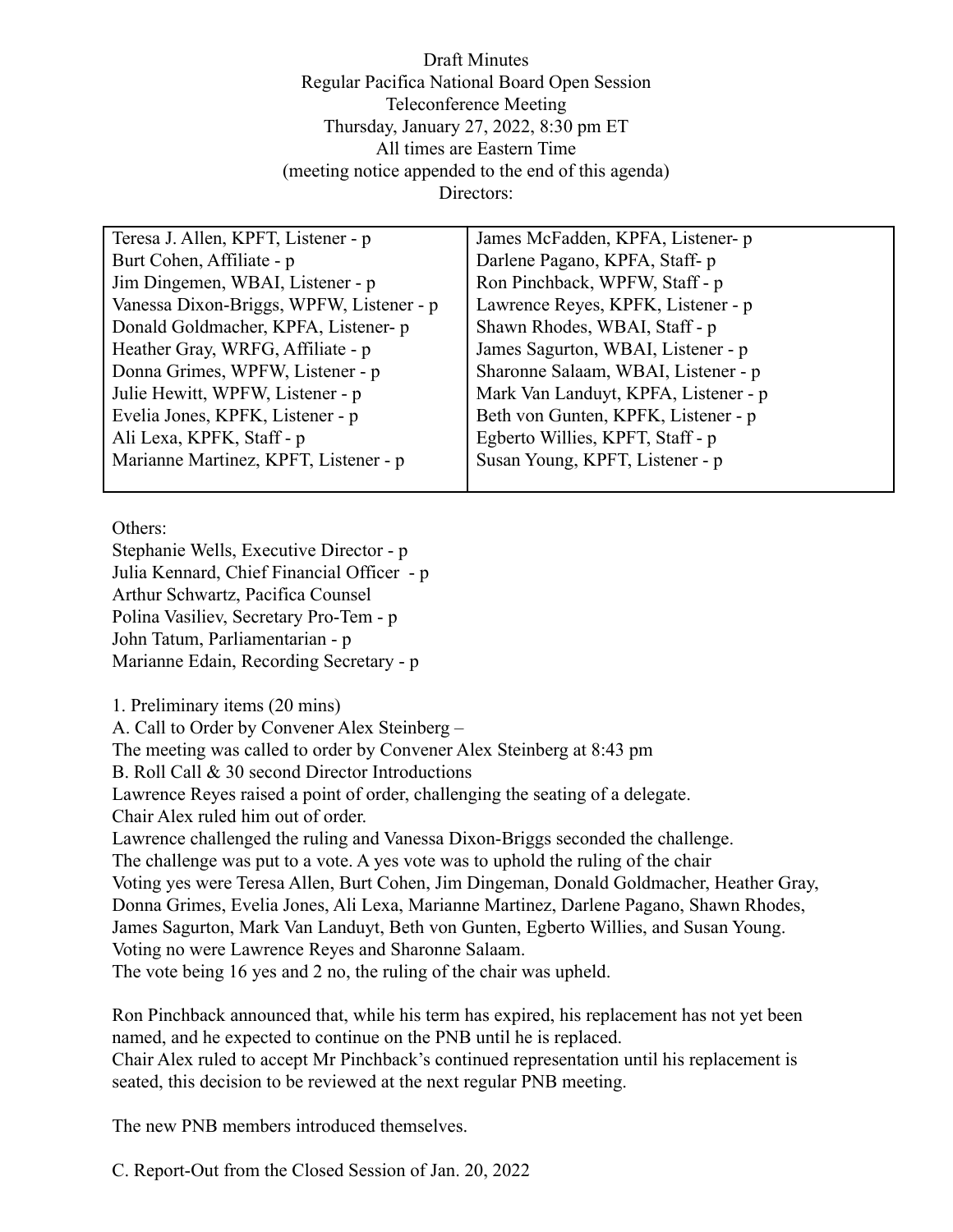Report out: The Pacifica National Board met in closed session to discuss and act on a proprietary legal matter.

D. Excused Absences - none

E. Identify Timekeepers people – Heather Gray topics – Lawrence Reyes

2. Agenda approval (10 min.) –

Mark Van Landuyt moved and Susan Young seconded to extend time for the ED's report to 20 minutes.

There being no objection, the agenda was amended to extend time.

Mark Van Landuyt moved and Susan Young seconded to extend time for the CFO's report to 20 minutes.

There being no objection, the agenda was amended to extend time.

Donald Goldmacher moved and Lawrence Reyes seconded an amendment to eliminate the oral presentation of the committee reports, but have them submitted in writing instead. This led to extended discussion.

The question was put to a vote.

Voting yes were Burt Cohen, Donald Goldmacher, Evelia Jones, Marianne Martinez, Mark Van Landuyt, Egberto Willies, and Susan Young.

Voting no were Jim Dingeman, Vanessa Dixon-Briggs, Heather Gray, Julie Hewitt, James McFadden, Lawrence Reyes, Shawn Rhodes, James Sagurton, Sharonne Salaam, and Ron Pinchback.

The vote being 7 yes and 10 no, the motion failed

The agenda was adopted as amended.

3. Approve Minutes, if any (3 min.) The minutes of the 1-20-22 meeting were not available.

4. Election of Chair Pro-Tem and Secretary Pro-Tem (5 mins) nominations for chair pro-tem (this session) Julie Hewitt was the only nomination for Chair pro-tem

nominations for secretary pro-tem Ali Lexa was nominated but declined Polina Vasiliev was nominated and accepted

Both nominations were accepted with no objection.

Chair Alex Steinberg turned the chair over to Julie Hewitt.

4b Statement from Parliamentarian about Robert's Rules & their implementation on the PNB (5 mins) Parliamentarian John Tatum laid out the basics of parliamentary procedure.

5. Nomination of Officers ( 5 minutes)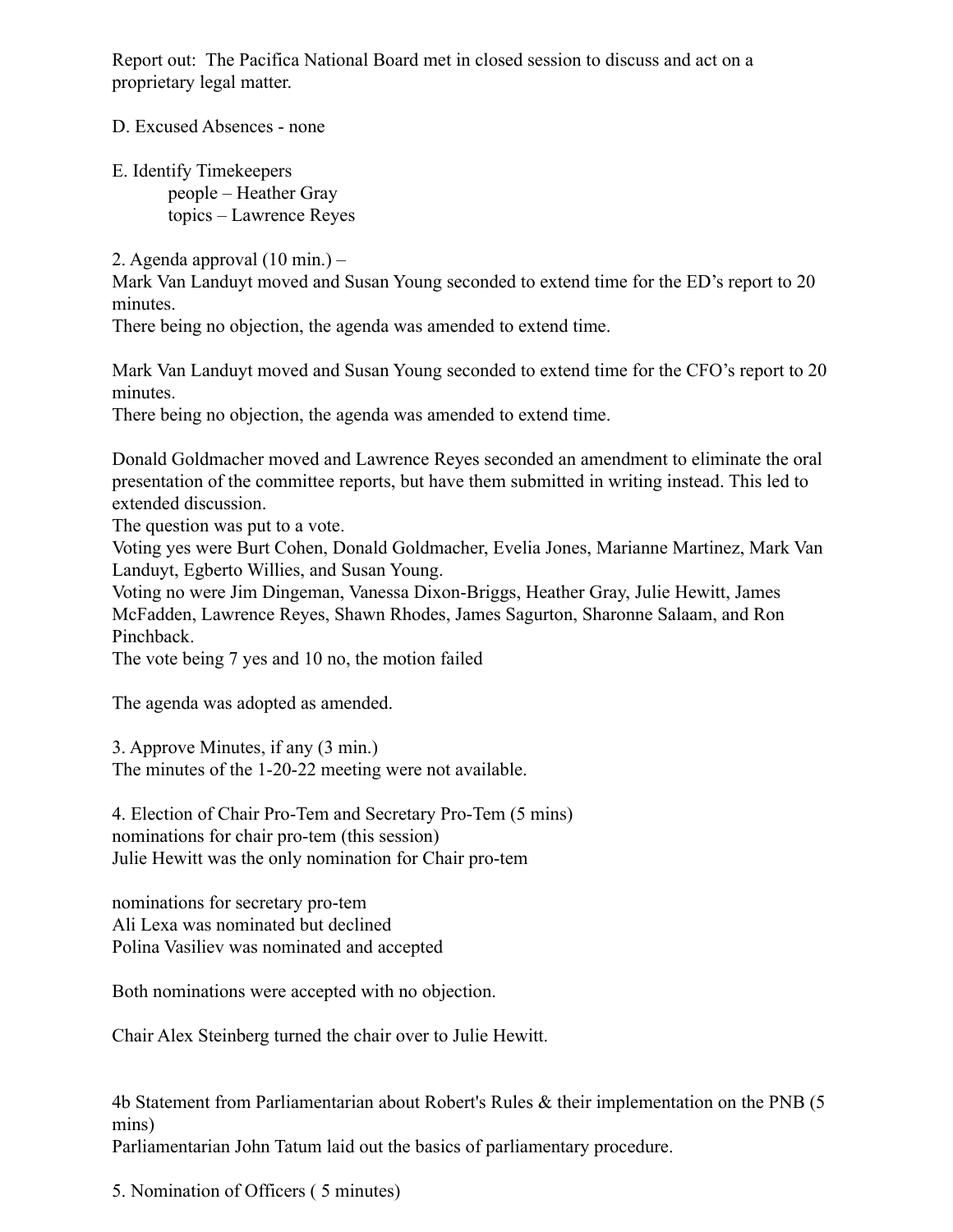The following offices need to be filled:

Chair, Vice-Chair, Secretary. The Treasurer is the chair of the National Finance Committee. Don Goldmacher moved and Ali Lexa seconded a motion to *postpone election of officers until the next regular meeting.*

Chair Julie proposed to *postpone the motion on postponing the election until the next regular meeting, 2-3-22.*

There being no objection, the motion was adopted.

6. Motion to establish protocols for 3 IRV elections for Officers of the PNB 3 min (see appendix, #1)

Alex Steinberg made an announcement: At the next PNB meeting there will be a vote on a bylaws/articles of incorporation amendment required to meet California's qualification for property tax exemption. PNB has to vote at its next meeting and all LSBs have to vote on it in February.

### 7. ED Report & Q & A (20 min.) Stephanie Wells

ED Stephanie reported that this was her  $11<sup>th</sup>$  day on the job and she was very much still in the process of learning. Her focus is on bringing all stations into programmatic and fiscal health. She is dealing with IT issues and with how to regain good standing with CPB. She expects to participate in grant exploration and fundraising committees.

#### 8. CFO Report & Q &A, (20 min.) Julia Kennard

Julia Kennard reported that she works with NETA and has worked on the Pacifica account for a year, so has some familiarity. Her focus is on making Pacifica financially secure. She is working on improving the timeliness on financial reports. The 2021 audit should be finished in several weeks. She is working on a single system-wide budget, and is updating the chart of accounts across the organization. The December financials have now been presented to the NFC. She is making major changes to make financial information accessible and understandable, and to meet grant funding requirements.

James Sagurton moved and Beth von Gunten seconded that *the balance of the agenda be postponed until the next regular meeting.*

There being no objection, the motion passed.

The meeting was adjourned at 11:37 pm

### 9. Work of the 2021 PNB Overview- Alex (10 mins)

- 10. Committee Reports: Summary of Proceedings for 2021
	- a) Audit Committee 5 mins. Eileen Rosin
	- b) Coordinating Committee –5 min. James Sagurton (in lieu of Director Cory)
	- c) Finance Committee –5 min. James Sagurton
	- d) Governance Committee 5 min. Lawrence Reyes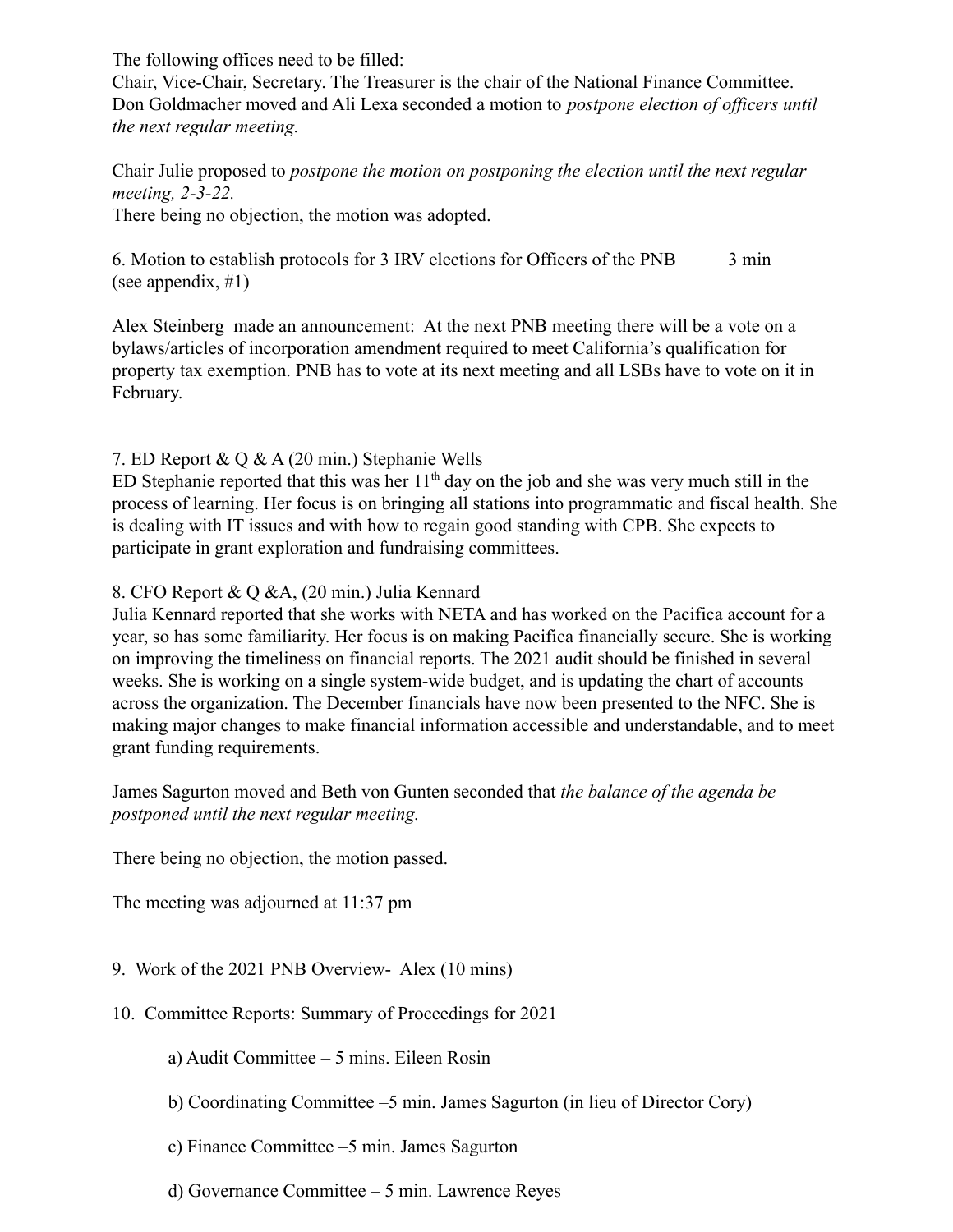| e) Personnel Committee –5 min. Sandra Rawline          |  |
|--------------------------------------------------------|--|
| f) Programming Committee 5 min. Lawrence Reyes         |  |
| g) Strategic Planning Committee –5 min. Alex Steinberg |  |
| i) Development Taskforce – 5 min. Beth von Gunten      |  |
| i) Covid-19 Taskforce –5 min. Polina Vasiliev          |  |
| k) Elections Committee- 5 mins Lawrence Reyes          |  |
| 11. Bylaws $101 - 3$ min-Alex Steinberg                |  |
| 12. New Business (10 mins)                             |  |
| 13. Adjourn to Closed Session 10:30<br><b>APPENDIX</b> |  |

# **1. Motion to Establish Voting Process for Elections of PNB Officers**

Voting for the following elections shall be by Instant Runoff Voting (IRV) to elect one Director to each position, in accordance with prior and current Board policies and practices: PNB Chair, PNB Vice Chair, PNB Secretary.

The Current Secretary or Secretary Pro Tem shall e-mail ballots and voting instructions to the PNB Directors, before midnight Eastern Time on ABC 99, 2021. The ballots shall be returned to Terry Goodman who shall be the Chairman of Tellers, and to John Garry who shall be the Teller, with the ballot return deadline being midnight Eastern Time on ABC 99, 2021. The Chairman of Tellers and Teller shall tabulate the ballots via a Zoom conference that is accessible to the public for viewing no earlier than Noon ABC, 99 Eastern Time. The link to the Zoom conference of the voting tabulation shall be noticed on the  $kpftx.org$  web site no earlier than ABC. 99, 2021. Election results shall be reported by the Teller to the PNB via email before midnight Eastern Time on the date of the public tallies.

If any of the IRV elections results in a tie vote, then the winner shall be decided by a physical or a virtual coin toss using a randomized algorithm from a web site performed by the Chairman of Tellers and witnessed by at least one other person who is physically or virtually present.

Presented by Alex Steinberg, Chair, 2021 PNB

## **2. Motion for Delegates/LSBs meet in February OPEN SESSION**